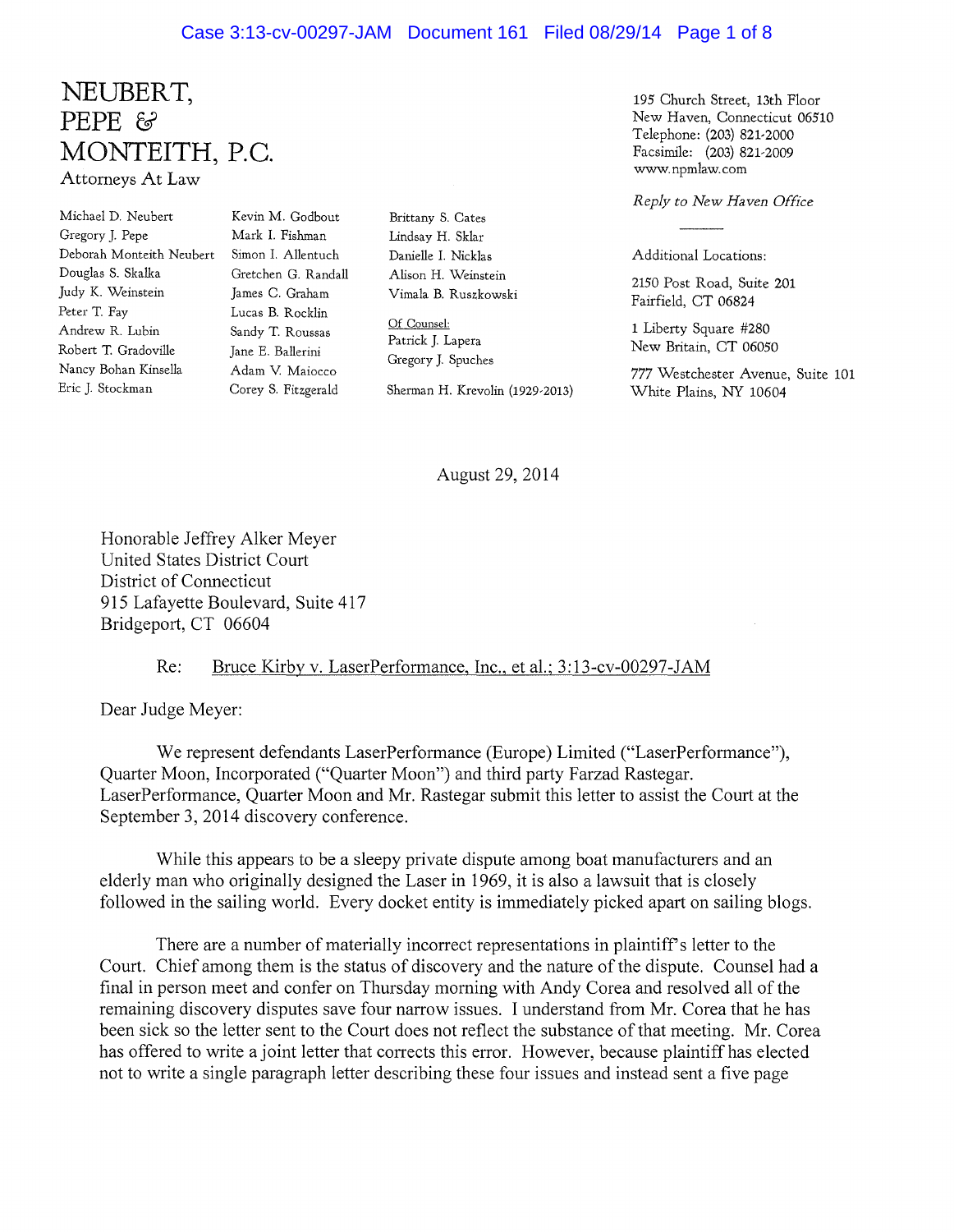Attorneys At Law

Honorable Jeffrey Alker Meyer United States District Court District of Connecticut August 29,2014 Page 2

single space letter, counsel is compelled to do the same. In the end however, based on the final meet and confer meeting only four narrow issues remain in contention.

#### **Background**

This case is about a small boat known as the "Laser" which is raced competitively around the world and in the Olympics. LaserPerformance and Quarter Moon (through its subsidiaries) build and sell Lasers and have the right to use the trademarked brand name "Laser" throughout the world (except in Australia, New Zealand, Oceania, Japan and South Korea) pursuant to agreements with former defendants Karaya (Jersey) Limited ("Karaya"), Velum Limited ("Velum").<sup>1</sup> Former defendant International Sailing Federation Limited ("ISAF")<sup>2</sup> issues stickers known as plaques which are placed on each Laser. As Mr. Kirby admitted at his deposition, a Laser is a Laser because it has the right dimensions, it has an ISAF plaque and it has the brand name "Laser" on it. Every Laser has a plaque.

As alleged in the Counterclaims, this case arises out of a scheme by Plaintiffs and their foreign co-conspirators, Global Sailing Limited ("Global Sailing") and its affiliated entity, Performance Sailcraft Pty. Ltd. ("PSA"), to take over LaserPerformance and Quarter Moon's Laser sailboat business.<sup>3</sup> PSA and Global Sailing have the right to use the "Laser" trademark in Australia, New Zealand and Oceania. Global Sailing, PSA and eventually Kirby tried to stop LaserPerformance and Quarter Moon from building and selling the Laser throughout most of the world. Global Sailing bought **all** of Kirby's rights and contracts concerning the Laser, including royalty agreements with LaserPerformance and Quarter Moon. It then terminated the royalty agreements without cause.

In an effort to take control of the worldwide market, plaintiffs, PSA, and Global Sailing tried to convince ISAF and ILCA to stop issuing plaques to LaserPerformance and Quarter Moon. When that failed, they tried to convince ISAF to recognize a new boat called the "Kirby Torch" instead of the Laser. The Kirby Torch is identical to the Laser other than its name. Plaintiffs own the Kirby Torch trademark. ISAF continued to issue plaques to LaserPerformance and refused to recognize the Kirby Torch. Because ISAF refused to recognize the Torch, none have been built. PSA has apparently taken Lasers and outfitted them as Torch sailboats.

<sup>]</sup> Karaya and Velum were dismissed from the case on February 27, 2014. **See DE 117.**

<sup>2</sup> ISAF was dismissed from the case on February 27,2014. **See DE 117**

<sup>&</sup>lt;sup>3</sup> PSA and Global Sailing are owned by the Spencer family.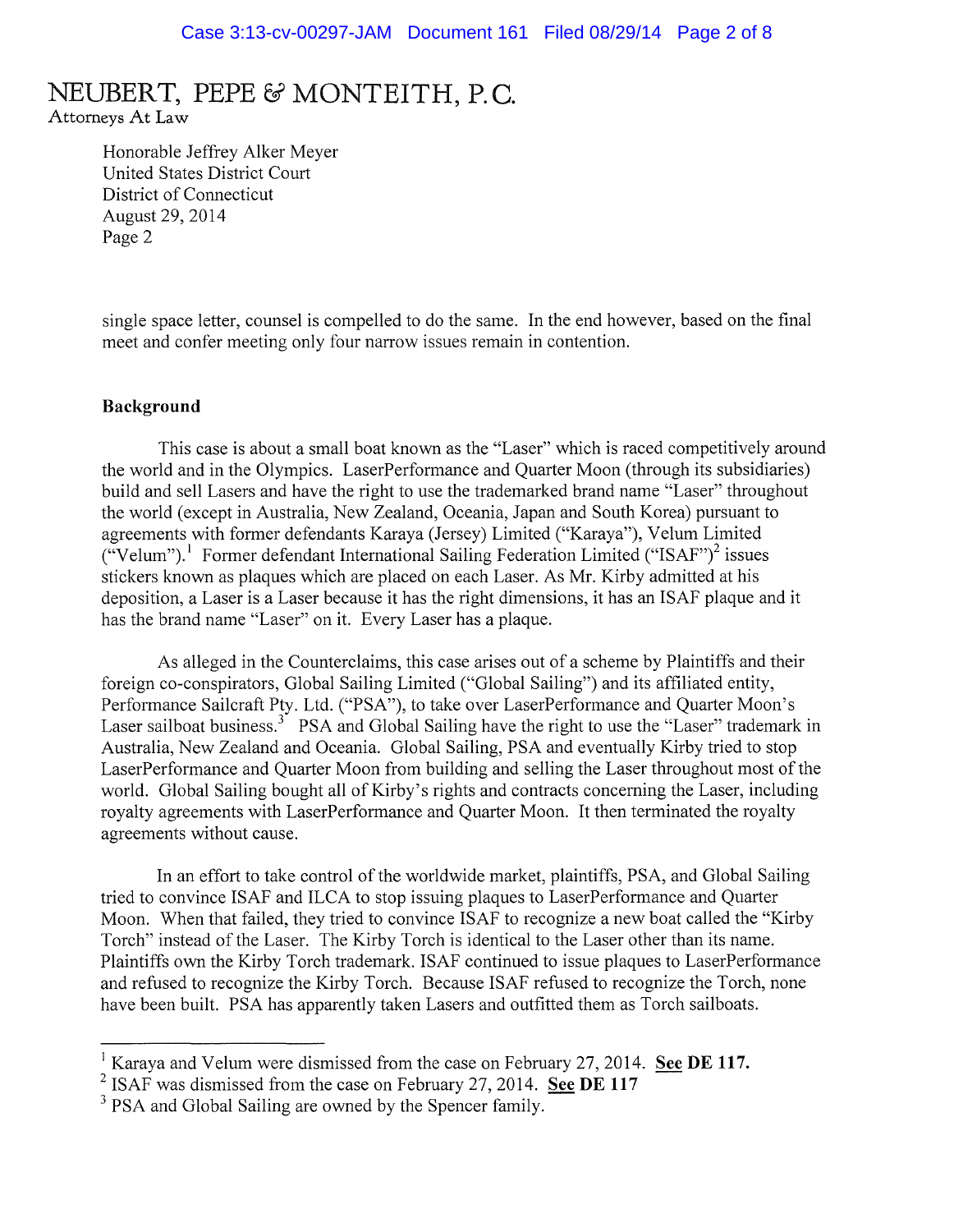Attorneys At Law

Honorable Jeffrey Alker Meyer United States District Court District of Connecticut August 29,2014 Page 3

Plaintiffs own the Kirby Torch trademark. ISAF continued to issue plaques to LaserPerformance and refused to recognize the Kirby Torch. Because ISAF refused to recognize the Torch, none have been built. PSA has apparently taken Lasers and outfitted them as Torch sailboats.

When ISAF refused to recognize the Kirby Torch and continued to issue Laser plaques, this litigation ensued. Plaintiffs' counsel, Wesley W. Whitmyer, Jr., Esq., represented Global Sailing, Kirby, PSA and BKI throughout the period described in the Amended Complaint and acted on behalf of these entities. As discussed below, he effectively controls Mr. Kirby's business and has a pecuniary interest in the outcome of this litigation.

#### **The Claims**

Although lengthy, the claims in this case are fairly simple. The Amended Complaint asserts a series of common law and statutory claims (counterfeiting and trademark infringement under the Lanham Act, CUTPA, misappropriation of publicity rights, and breaches of contract). However, the claims repackage the same two issues under different causes of action. All of the claims, except breach of contract, arise from the fact that the builder's plaque on Lasers contained the words, "designed by Bruce Kirby," until Kirby complained by filing this lawsuit. Mr. Kirby trademarked his name. The Laser was, of course, designed by Bruce Kirby. Mr. Kirby's name was taken off the plaque. In the remaining contract claims, Kirby seeks royalties from Quarter Moon and LaserPerformance on each Laser Sold. Kirby claims he is entitled to a percentage of the wholesale price for each Laser sold.

#### **The Discovery**

Since the claims are fairly simple, the only information one needs to adjudicate plaintiff's claims are a copy of the plaques (which is available on the internet), the number of boats sold during the relevant period and the wholesale price of each boat. The number of boats sold is publically available since each boat has an ISAF plaque number and the plaque numbers are publically available. In other words, the discovery in this case could have been very manageable.

It wasn't. Plaintiff served over two hundred document requests. Although largely academic at this point, the requests were so broad that they would have required defendants and Mr. Rastegar to literally produce every paper and electronic record or email in their care custody and control. In other words, attorney Whitmyer wanted to know about every business dealing and asset that Mr. Rastegar (who is not even a party to the case) owned or ever owned and the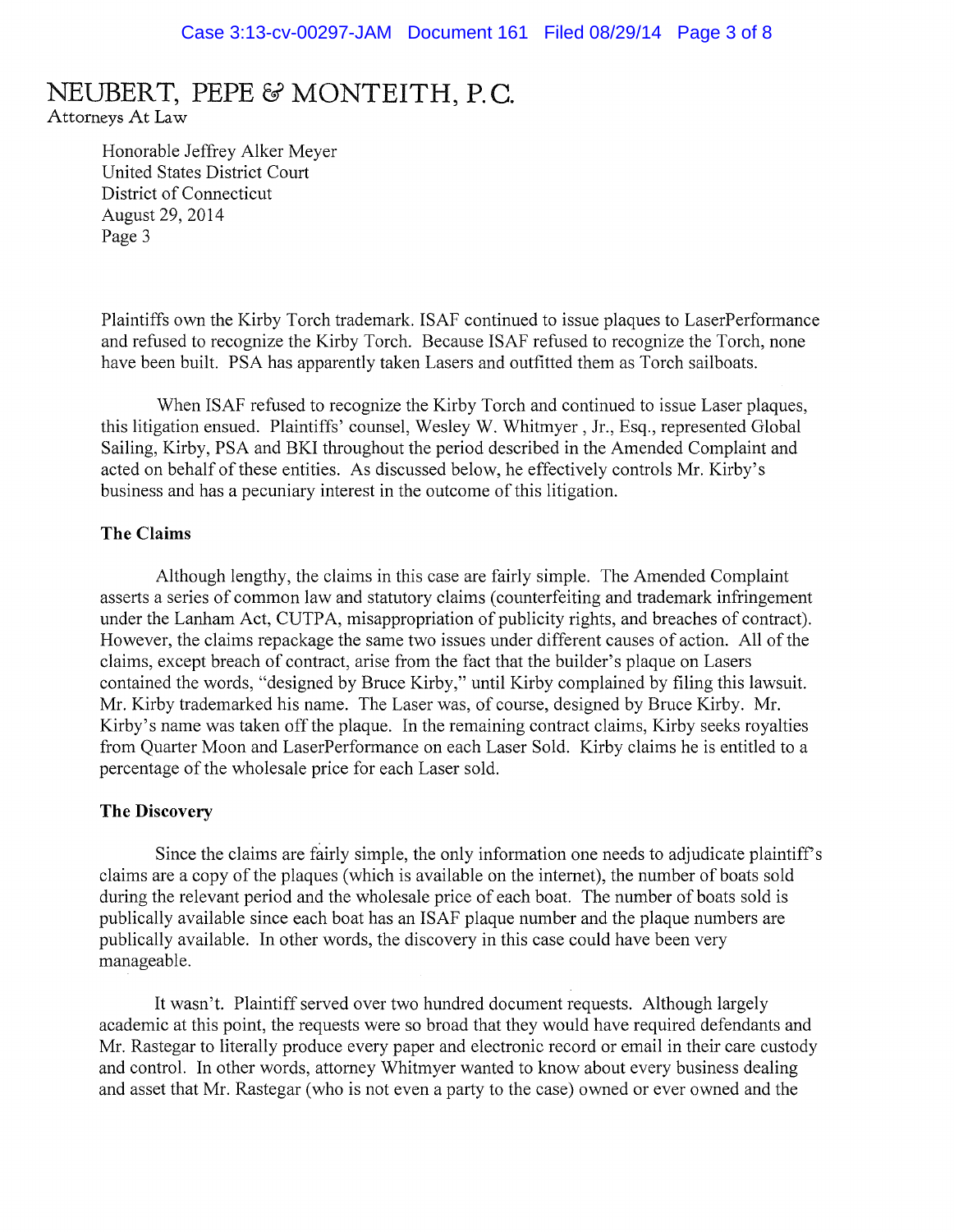Attorneys At Law

Honorable Jeffrey Alker Meyer United States District Court District of Connecticut August 29,2014 Page 4

details of those businesses. Counsel has never seen a subpoena or requests this overbroad or abusive. The following examples show how broad and unworkable the requests are:

**Request** No.7: All documents that relate to gross sales, gross profits, and net profits for sales and rentals of Kirby Sailboats, including but not limited to resultant service contracts, periodic reports (monthly, quarterly, or annual reports), planning reports, manufacturing cost reports, cost rollup reports, efficiency reports, inventory reports, profit and loss reports, and balance sheets.

**Request** No.8: All documents that relate to any agreement or proposed agreement with respect to Kirby Sailboats, including but not limited to license agreements, indemnification agreements, sales agreements, agreements relating to trade secrets, and agreements relating to research and development, design, and/or distribution agreements.

**Request** No. 23: All documents that relate to PSA.

**Request No. 29:** All documents concerning customers of LP Europe and/or Quarter Moon who have purchased or who may purchase Kirby Sailboats.

**Request** No. 32: All documents and things concerning Kirby or this litigation.

**Request No. 46:** All documents relating to the allocation of LP Europe, Quarter Moon, Karaya, and Velum's assets, including documents sufficient to identify any person or entity that has received assets from LP Europe, Quarter Moon, Karaya, and Velum's, whether directly or indirectly, including Rastegar.

**Request** No. 48: All documents relating to Spring Meadow Holdings, Ltd., Sina Holdco Ltd., Maclaren Europe Ltd. (UK), Full Moon Holdings Ltd., Laser Sailboats Ltd., Performance Sailcraft U.K., Karaya Holdings Limited, and/or Dory Ventures LLC, or your relationship with Spring Meadow Holdings, Ltd., Sina Holdco Ltd., Maclaren Europe Ltd. (UK), Full Moon Holdings Ltd., Laser Sailboats Ltd., Performance Sailcraft U.K., Karaya Holdings Limited, and/or Dory Ventures LLC.

**Request** No. 49: All communications with ISAF or ILCA or any related entity.

**Request** No. 59: All tax records of Quarter Moon, LP Europe, Karaya, and Velum.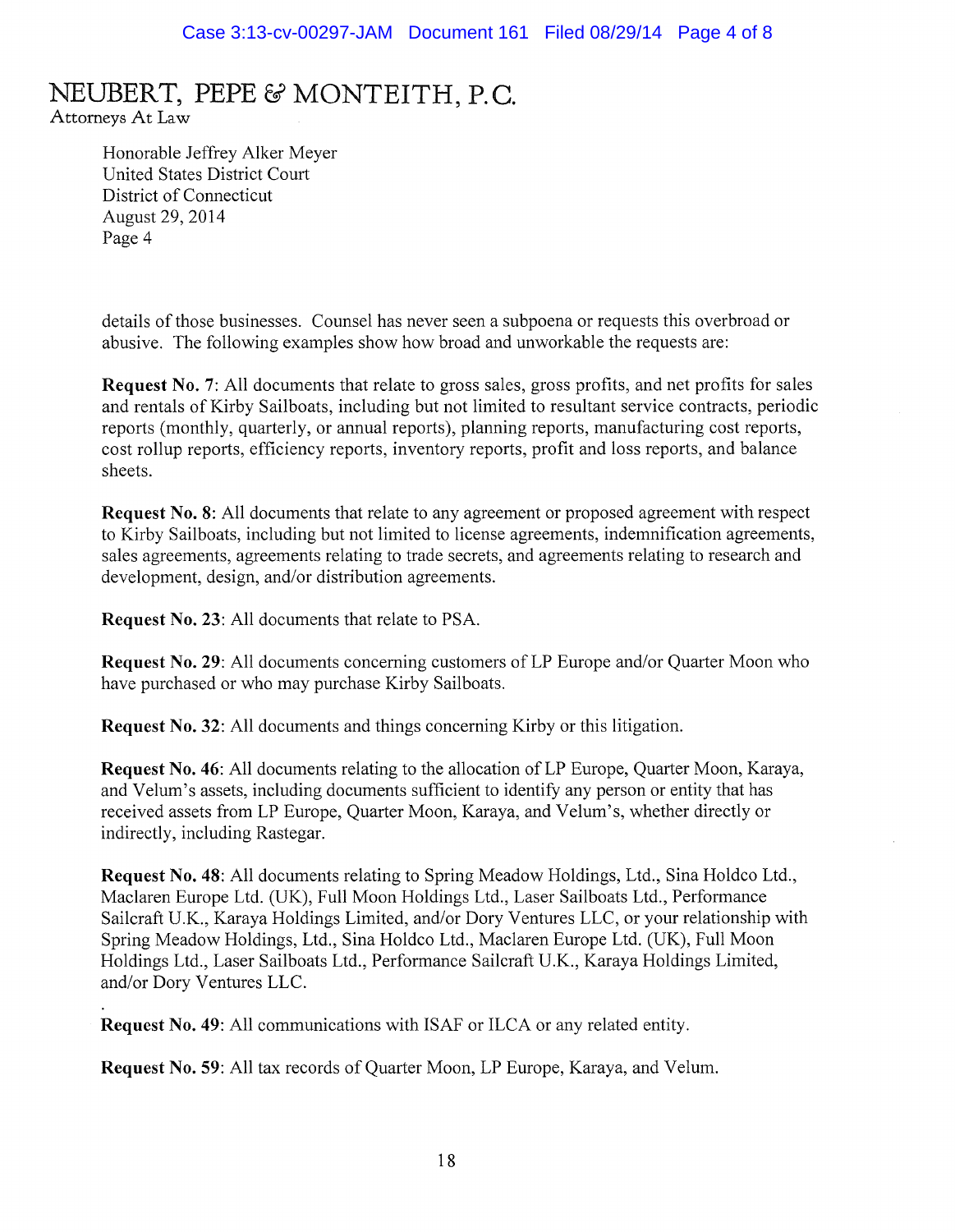Attorneys At Law

Honorable Jeffrey Alker Meyer United States District Court District of Connecticut August 29,2014 Page 5

Request No. 60: All tax records of Spring Meadow Holdings, Ltd., Sina Holdco Ltd., Maclaren Europe Ltd. (UK), Full Moon Holdings Ltd., Laser Sailboats Ltd., Performance Sai1craft U.K., Karaya Holdings Limited, and/or Dory Ventures LLC, or your relationship with Spring Meadow Holdings, Ltd., Sina Holdco Ltd., Maclaren Europe Ltd. (UK), Full Moon Holdings Ltd., Laser Sailboats Ltd., Performance Sailcraft U.K., Karaya Holdings Limited, and/or Dory Ventures LLC.

Request No. 68: All documents relating to the financial assets of Farzad Rastegar.

Request No. 69: All tax records of Farzad Rastegar.

Counsel has no idea what the vast majority of these documents sought has to do with this case. The requests were not limited to time and many of them, to the extent that they pertained to the case, were not even limited to the boat at issue. Defendants sell a full line of different boats.

#### Meet **and** Confer

Predictably, the initial telephonic meet and confer sessions did not result in a resolution. The gulf between the substance of the claims and the materials sought was so dramatic that it was difficult to reach a compromise. After multiple meet and confer sessions, counsel had a face to face meeting about discovery at the June 18 - June 19, 2014 mediation. That meeting led to a tentative agreement which plaintiffs subsequently rejected. After more aborted attempts to figure out some path forward and threatening letters from plaintiff, counsel had a second meet and confer session, this time with the associate handling discovery (Walter Welsh, Esq.) for plaintiff.

This meeting led to a potential agreement. Plaintiff agreed to essentially abandon its document request in exchange for a potential agreement to produce certain items and do certain email searches. These are discussed below. With some caveats, it is memorialized in a letter dated August 1, 2014. While client ratification of the agreement was delayed by counsel's two week vacation and client vacations, defendants essentially agreed to produce the items on the August 1, 2014 letter.

Finally, counsel met with Andy Corea, Esq. yesterday to finalize the scope of the production set. Counsel met for ninety minutes. The results ofthis meeting were omitted from plaintiffs letter to the Court.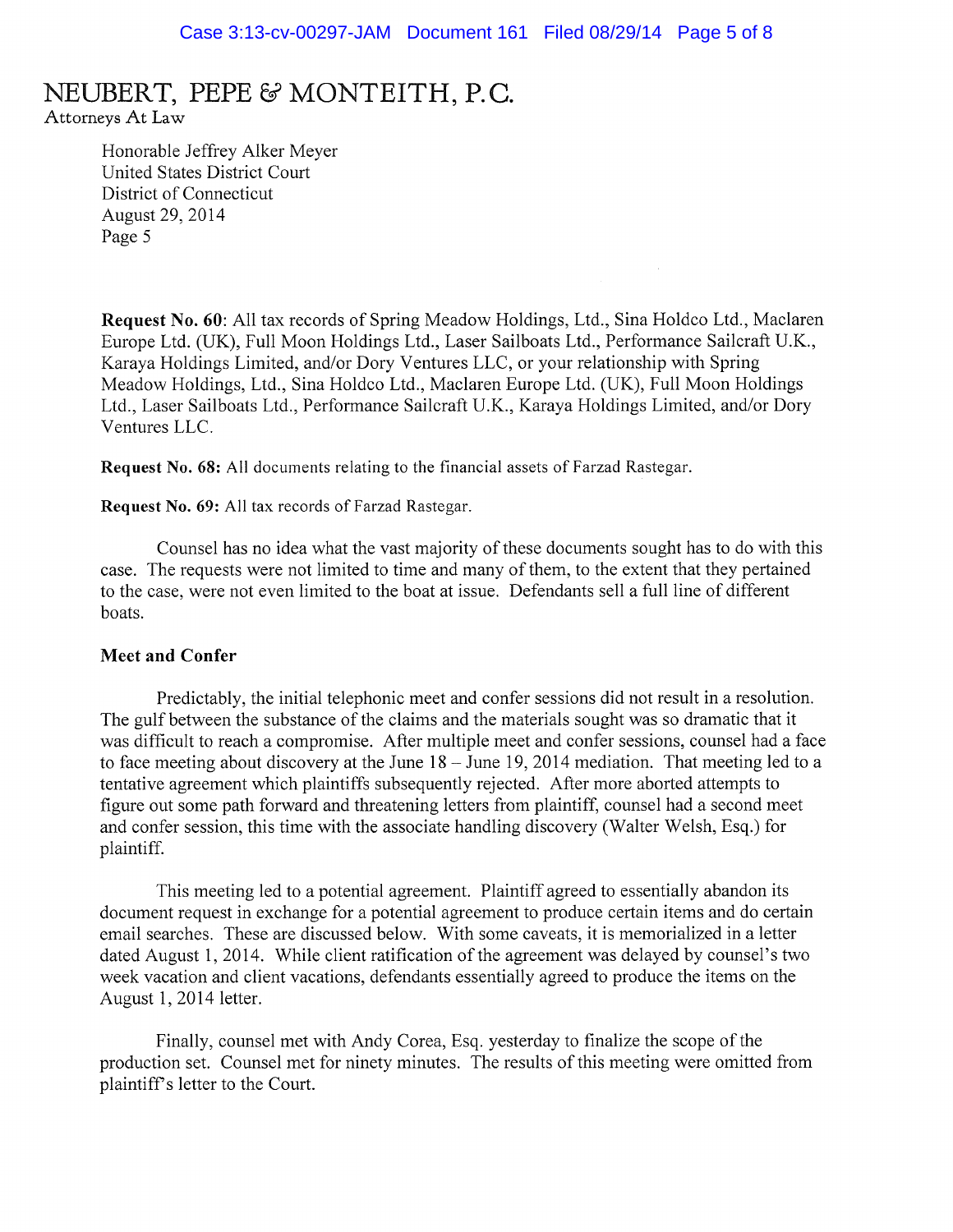Attorneys At Law

Honorable Jeffrey Alker Meyer United States District Court District of Connecticut August 29,2014 Page 6

#### The Agreed Upon Production Set

First, defendants agreed to run searches on various email servers (defendants have several locations throughout the world). These still include incredibly broad searches like Bruce\* (the \* represents a wildcard). The complete list is located on Mr. Welsh's August 1, 2014 letter (pp. 44-47 of plaintiffs submission. The parties agreed on a date restriction as well. These searches will likely result in tens of thousands of pages of emails and documents, many of which will be privileged or completely unrelated to this case. Counsel is going to review the production, remove the privileged documents, and for certain terms, remove the unrelated emails (it is unlikely that any of the Bruce\* emails concern Mr. Kirby since he is generally referred to as 'Kirby'). Mr. Corea has agreed to this approach. Defendants have agreed to produce sponsorship agreements. For an agreed upon period, defendants have agreed to provide the number of boats sold, the plaque numbers, a single copy of the plaques used, and the average wholesale price.

Defendants will produce all agreements with Kirby allowing defendants or their predecessors to manufacture the Laser. Defendants agreed to produce all historical studies, formal projections or formal evaluations of Laser sales. They agreed to produce non-privileged documents responsive to request 13. They agreed to produce non-privileged documents responsive to request14.<sup>4</sup> Defendants will provide documents concerning Mr. Kirby's breach of the ISAF Agreement. Defendants will produce documents in response to request 27. Defendants will provide a warranty log for the Lasers sold. Defendants will disclose the owner of Quarter Moon and LaserPerformance. Defendants will produce a documents destruction policy if one exists. Defendants will produce documents in response to request 27. Counsel will revise its initial disclosures and produce documents, if any, described in the initial disclosures that are not otherwise produced.

While many of these documents do not concern the claims in this case, defendants have nonetheless agreed to produce documents so that the case can move forward.

#### Outstanding Issues

There are two main categories of documents that defendants have not agreed to disclose. Plaintiffs want defendants to disclose the amount of profit on each Laser boat. Defendants do not know that number so it cannot be produced. Second, plaintiffs have demanded every

<sup>&</sup>lt;sup>4</sup> Counsel is not going to do an email search for responsive documents to this request because it is unclear how one can be performed. Counsel will ask people ifthey know of any such emails and make related inquiries for responsive documents.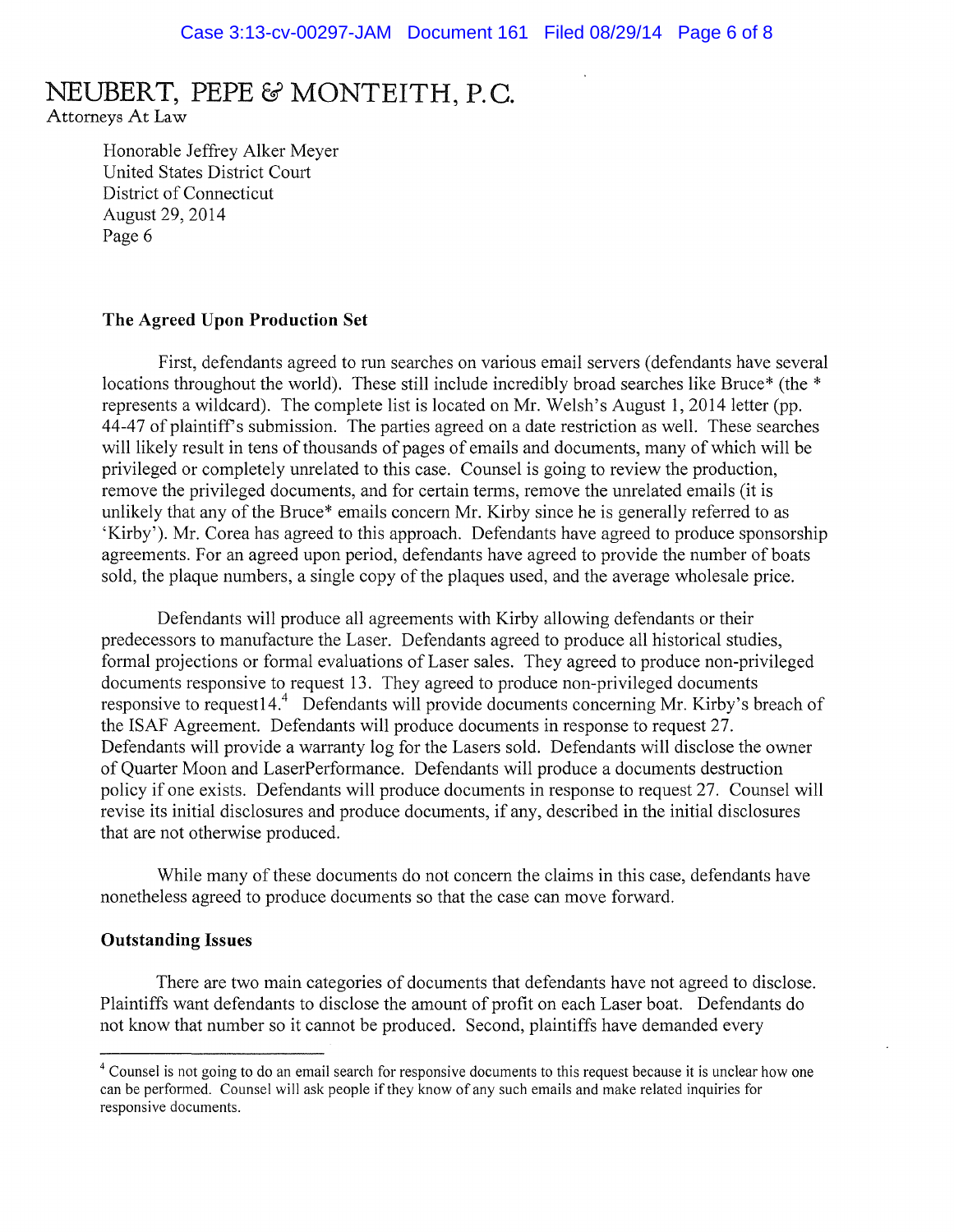Attorneys At Law

Honorable Jeffrey Alker Meyer United States District Court District of Connecticut August 29,2014 Page 7

customer invoice during the agreed upon period March, 2009 to present. Instead of every invoice, defendants believe they can generate a report that would show each boat sold and the price but they are verifying that information. They propose to produce this report in lieu of all invoices.

Defendants have not agreed to produce documents responsive to request 9 concerning the copyright to the brand name "Laser." This has nothing to do with this case. Finally, with respect to request 12, defendants are willing to produce historical projections of boats sold but not future projections.

There are minor differences between the above summary and Mr. Welsh's letter or what was discussed at the last meet and confer and these issues may need to be discussed. Counsel is hopeful that to the extent those exist, they can be resolved before the conference.

#### **Attorney Whitmyer**

Attorney Wes Whitmyer's role in this lawsuit causes some concern to Defendants in terms of producing confidential or attorneys eyes only information. Mr. Kirby is nearing his  $86<sup>th</sup>$ birthday. Mr. Whitmyer has essentially litigated this case and another related trademark case on a contingency basis. He set up the Kirby Torch website. Mr. Kirby knew nothing about it. Mr. Kirby testified that Mr. Whitmyer wrote the Torch construction manual. He basically runs Mr. Kirby's business and is probably the only person who will benefit from it given his accruing legal bills. He has been the key figure doing everything for Mr. Kirby for many years and has accrued all of his legal fees. Mr. Whitmyer also represented the third party defendants up until this litigation. He is a player in this business An attorneys eyes only designation is therefore meaningless. All of the other parties have marked any document produced that could possibly be relevant as "attorneys eyes only" including documents signed by defendants.

Defendants need a solution to this problem before they produce documents. Plaintiff has been unable to offer any options.

#### **Timing of Production**

Due to the sheer number of pages that need to reviewed, and the likelihood that there will be many privileged communications and unrelated emails that need to be removed, it is impossible to produce the documents and information by September 10,2014. I am informed that the searches are ongoing. Counsel needs at least forty-five days to complete production but